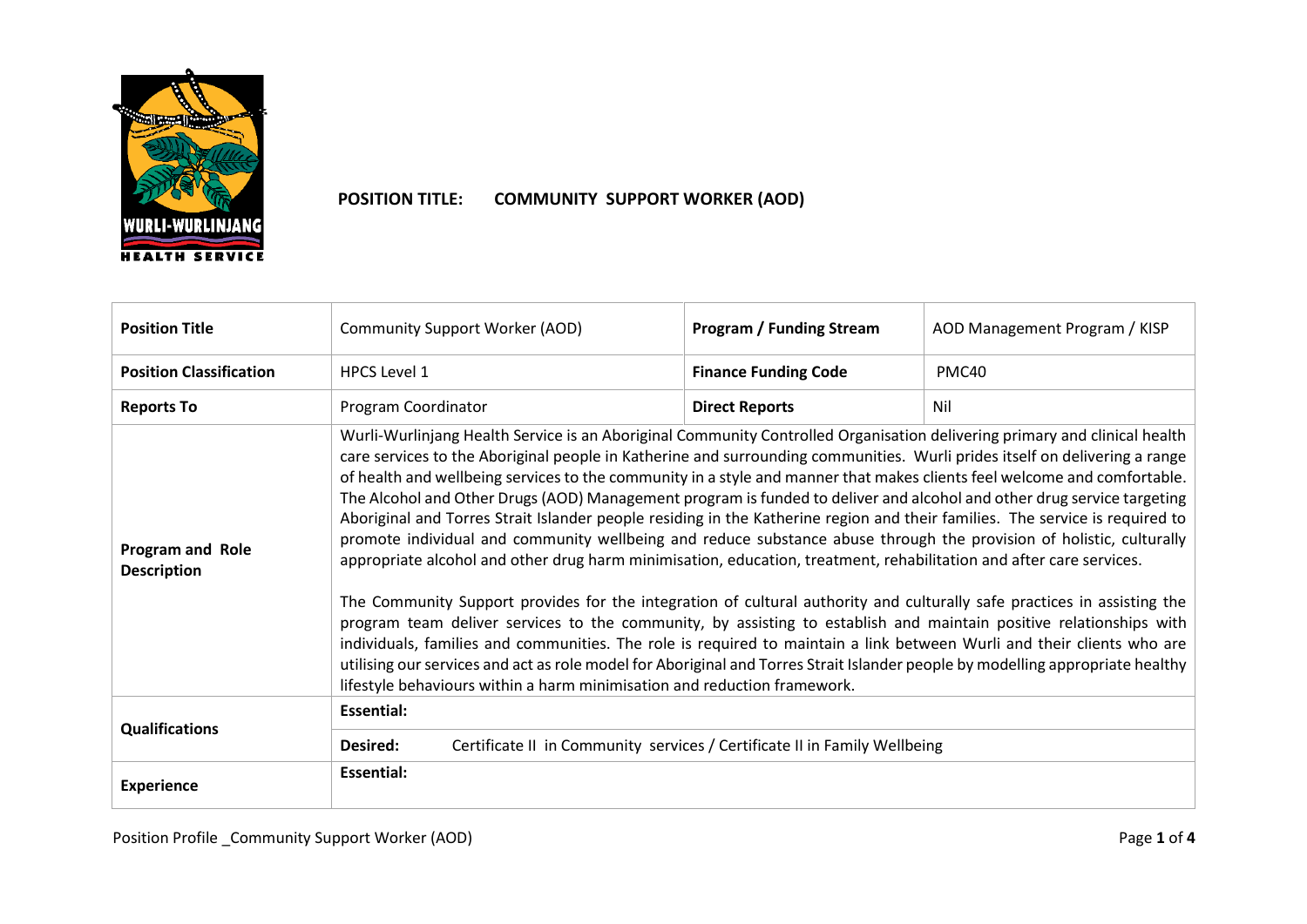|                         | Desired:<br>Previous experience in a similar role with professional development in the AOD field.<br>Demonstrates an understanding of Aboriginal Culture relevant to Katherine town and Local communities.                                                                                                                                                                                                                                                                                                                                                                                                                                                                                                                                                                                                                                                                                                                                                                                                                                                                                                                                                                                                                                                                                                                                                                                                             |                                                                                                                                                                                                                                                                                                                                                                                                                                                                                                             |  |
|-------------------------|------------------------------------------------------------------------------------------------------------------------------------------------------------------------------------------------------------------------------------------------------------------------------------------------------------------------------------------------------------------------------------------------------------------------------------------------------------------------------------------------------------------------------------------------------------------------------------------------------------------------------------------------------------------------------------------------------------------------------------------------------------------------------------------------------------------------------------------------------------------------------------------------------------------------------------------------------------------------------------------------------------------------------------------------------------------------------------------------------------------------------------------------------------------------------------------------------------------------------------------------------------------------------------------------------------------------------------------------------------------------------------------------------------------------|-------------------------------------------------------------------------------------------------------------------------------------------------------------------------------------------------------------------------------------------------------------------------------------------------------------------------------------------------------------------------------------------------------------------------------------------------------------------------------------------------------------|--|
| <b>Prerequisites</b>    | National Police Records Check and Working with Children's Clearance<br><b>Current Northern Territory Driver's License</b>                                                                                                                                                                                                                                                                                                                                                                                                                                                                                                                                                                                                                                                                                                                                                                                                                                                                                                                                                                                                                                                                                                                                                                                                                                                                                              |                                                                                                                                                                                                                                                                                                                                                                                                                                                                                                             |  |
| <b>Key Result Area</b>  | <b>Responsibilities / Activities</b>                                                                                                                                                                                                                                                                                                                                                                                                                                                                                                                                                                                                                                                                                                                                                                                                                                                                                                                                                                                                                                                                                                                                                                                                                                                                                                                                                                                   | <b>Standard Measure</b>                                                                                                                                                                                                                                                                                                                                                                                                                                                                                     |  |
| <b>SERVICE DELIVERY</b> | $\Box$ To bring high level cultural capital, authority and authenticity to the<br>Wurli AOD Program<br>$\Box$ To be a cultural mentor and guide to non-indigenous team members<br>$\Box$ Build and maintains relationships based on trust, support and growth<br>with eligible individuals, their families, team colleagues and<br>community members.<br>$\Box$ Actively participates in Program education and acquire the knowledge<br>and skills to support the ongoing provision of the Program;<br>$\Box$ Introduces the program to prospective clients and provides advice to<br>the team on issues that may positively influence the client's experience<br>within the program.<br>$\Box$ Work within organisational and program policies to ensure a high<br>standard of service delivery<br>$\Box$ Provide transportation services for clients as required<br>$\Box$ Provide cultural appropriate and interpretative support and assistant<br>to clients, their family, the community and all other key stakeholders<br>involved in the provision of the program.<br>Support and encourage individuals, families and community to become<br>$\Box$<br>involved in healthy lifestyle choices with a harm minimisation and<br>harm reduction focus<br>$\Box$ Assist prepare and ensure activities are designed to meet the needs of<br>the client and facilitate and support client engagement in all activities | Services delivered meets the stated<br>$\bullet$<br>objectives in accordance with the funding<br>agreement, Wurli's Continuous Quality<br>Improvement Program<br>related<br>and<br>policies and procedures:-<br>Consistent delivery in support services<br>to clients<br>of<br>allocated<br>Completion<br>health<br>$\circ$<br>promotion and education activities<br>Confidentiality and privacy principles<br>$\circ$<br>adhered to<br>Delivery of services in a culturally safe<br>and appropriate manner |  |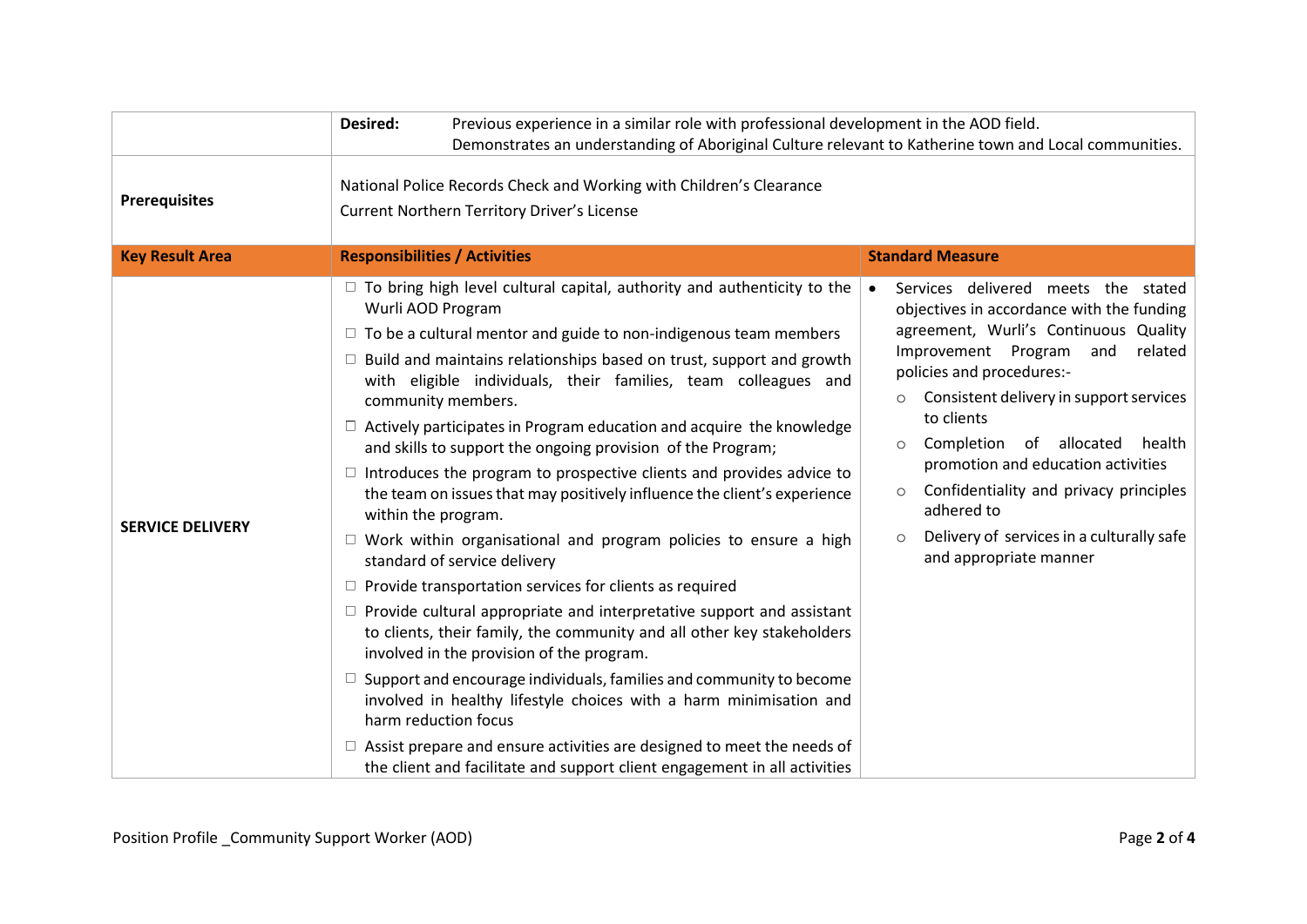|                                                         | associated with Wurli treatment programs and engagement with<br>external services<br>$\Box$ Deliver health promotion and health education messages and<br>strategies in relation to alcohol and other drugs to clients<br>$\Box$ Partake in counselling / support session were relevant to ensure<br>services bring delivered are culturally appropriate.<br>$\Box$ Maintain confidentiality and privacy principles of client information<br>and files |                                                                                                                                                                                                                            |
|---------------------------------------------------------|--------------------------------------------------------------------------------------------------------------------------------------------------------------------------------------------------------------------------------------------------------------------------------------------------------------------------------------------------------------------------------------------------------------------------------------------------------|----------------------------------------------------------------------------------------------------------------------------------------------------------------------------------------------------------------------------|
| PROGRAM DEVELOPMENT,<br><b>NETWORKING &amp; LIAISON</b> | $\Box$ Promote the AOD service widely throughout the Katherine Aboriginal<br>and Torres Strait Islander community<br>$\Box$ Continually provide for liaison with communities and other Aboriginal<br>organisations and related health and social services.                                                                                                                                                                                             | Active involvement and contribution to<br>networking, advocacy, monitoring and<br>evaluation of the program<br>Maintain sound relationships with the<br>community and key stakeholders                                     |
| <b>TEAM SUPPORT /</b><br><b>SUPERVISION</b>             | $\Box$ Actively participate and contribute to team meetings<br>$\Box$ Participate in clinical governance, work health and safety, quality and<br>accreditation processes and other activities and processes as<br>appropriate.                                                                                                                                                                                                                         | Co-operative and professional working<br>$\bullet$<br>relationships<br>developed<br>are<br>and<br>maintained                                                                                                               |
| <b>ADMINISTRATION &amp;</b><br><b>REPORTING</b>         | $\Box$ Maintain all other necessary documentation to ensure that service<br>user files and written information is up-to-date, complete and<br>consistent with program standards,<br>Provide briefings and reports to the program coordinator as required.                                                                                                                                                                                              | Administrative functions such as client<br>interactions and other<br>records<br>are<br>entered into the health information<br>system are actively undertaken, accurate,<br>timely and in accordance with record<br>keeping |
| <b>WORKPLACE HEALTH &amp;</b><br><b>SAFETY</b>          | $\Box$ Ensure your personal health and safety, and that of others in the<br>workplace<br>$\Box$ Comply with any reasonable directions (such as safe work procedures,<br>wearing personal protective equipment) given by management for<br>health and safety<br>$\Box$ Promote and deliver in accordance with Wurli's risk management<br>framework                                                                                                      | Adheres to Risk Management and WH&S<br>$\bullet$<br>Policy and Procedures at all times<br>Access personal well-being resources via<br>www.aodknowledgecentre.com.au                                                        |